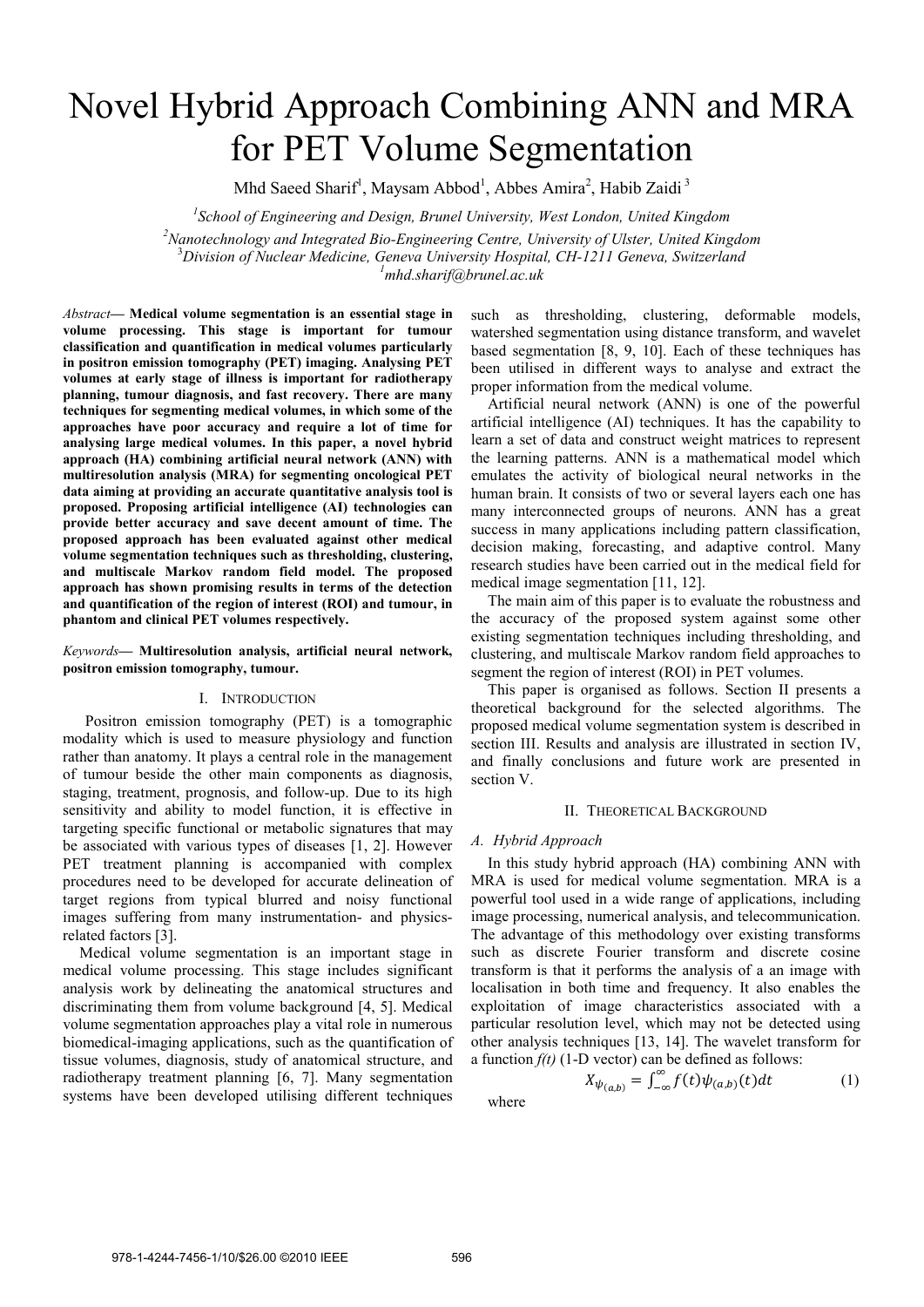$$
\psi_{(a,b)}(t) = \frac{1}{\sqrt{a}} \psi(\frac{t-b}{a}) \tag{2}
$$

The parameters *a, b* are called the scaling and shifting parameters, respectively. Haar wavelet transform (HWT) of a two-dimensional image has been used in this study. HWT can be performed using two approaches: the first one which is applied in this study is called standard decomposition of an image, where the one-dimensional HWT is applied to each row of pixel values followed by another one-dimensional HWT on the columns of the processed image. The other approach is called non-standard decomposition, which alternates between the one-dimensional HWT operations on rows and columns. HWT is a matrix-vector based operation and it decomposes the volume and produces the approximation, horizontal, vertical, and diagonal coefficients. The approximation coefficients are considered for PET volume analysis.

These coefficients are fed to ANN, where each neuron in this ANN has a number of inputs (the input vector  $P[x_1, x_2, \ldots]$  $x<sub>m</sub>$ ] is equal to the approximation coefficients vector) and one output (*Y*). The input vector elements are multiplied by weights vector  $W(w_{1,l}, w_{1,2}..., w_{l,m})$ , for one neuron and *m* element input vector. The weighted values are fed then to the summing junction. Their sum is simply the dot product (*W.P*) of the single row matrix *W* and the vector *P*. The neuron has a bias *b*, which is summed with the weighted inputs. The transfer function *f* (tangent sigmoid), Eq. 3, is used as an activation function [15].



Fig. 1 Abstract model of an artificial neuron.

$$
f(x) = \frac{1}{1 + e^{-x}}
$$
(3)  
 
$$
Y = f(\sum_{i=1}^{m} w_{1i} p_i + b)
$$
(4)

The inputs are modulated by the neuron synaptic weights, then summed up with an external bias. The total is then fed to an activation function whose output determines the neuron output, as illustrated in Fig.1 and Eq. 4. Network learning consists of adjusting the network connectivity so that a processing unit is capable of adapting its input/output behaviour depending on any possible changes in the inputs. The set of the presented input/output is referred to as a "training set". Therefore, the weights are adjusted such that the network responds to any input to generate the desired output with an accepted accuracy. As the mean square error is used to estimate the difference between the actual outputs and the desired ones.

# *B. Thresholding*

Thresholding is the simplest precursory technique for image segmentation. This methodology attempts to determine an intensity value that can separate the image  $g(x, y)$  into two parts [9]. All voxels with intensities  $f(x, y)$  larger than the threshold value *T* are allocated into one class, and all the others into another class. Thresholding approach does not consider the spatial characteristics of an image; it is sensitive to noise and intensities variation.

$$
g(x, y) = \begin{cases} f(x, y), & \text{if } f(x, y) > T \\ 0, & \text{if } f(x, y) < T \end{cases}
$$
 (5)

## *C. Clustering*

Clustering technique is aiming to classify each voxel in a volume into the proper cluster, then these clusters are mapped to display the segmented volume. The most commonly used clustering technique is the *K*-means method, which clusters *n* voxels into *K* clusters  $(K \text{ less than } n)$  [16]. This algorithm chooses the number of clusters, *K*, then randomly generates *K* clusters and determines the cluster centres. The next step is to assign each point in the volume to the nearest cluster centre, and finally recompute the new cluster centres. The two previous steps are repeated until the minimum variance criterion is achieved. This approach is similar to the expectation-maximization algorithm for Gaussian mixture in which they both attempt to find the centres of clusters in the volume. Its main objective is to achieve a minimum intracluster variance *V*.

$$
V = \sum_{i=1}^{K} \sum_{x_j \in S_i} (x_j - \mu_i)^2
$$
 (6)

where *K* is the number of clusters,  $S=1,2,...K$ , and the mean of all voxels in cluster *i* is  $\mu_i$ .

# III. THE PROPOSED SYSTEM

The proposed medical volume segmentation system is illustrated in Fig. 2. The 3D PET volume acquired from the scanner goes through the checking block to check each slice; if the slice contains the ROI then it proceeds to the preprocessing stage. At this stage median filter is utilised to enhance the quality of volume features and then most of the noise in the volume is removed. The enhanced volume can be segmented using three approaches, the first processing block is the thresholding which removes the background and reduces the artifacts assigned with PET volume. The second approach is the clustering procedure which is performed using *K*-means principle. The third segmentation approach is the HA using MRA and ANN, where the volume is transformed into the wavelet domain using HWT at different levels of decomposition. This transform decomposes the volume and produces the approximation, horizontal, vertical, and diagonal features. The best level of decomposition is chosen according to the amount of details required from each coefficient using ANN. The selected approximation features are fed to the ANN for detecting, segmenting, and quantifying the ROI. The generated segmented slices are finally mapped and displayed.

#### IV.RESULTS AND ANALYSIS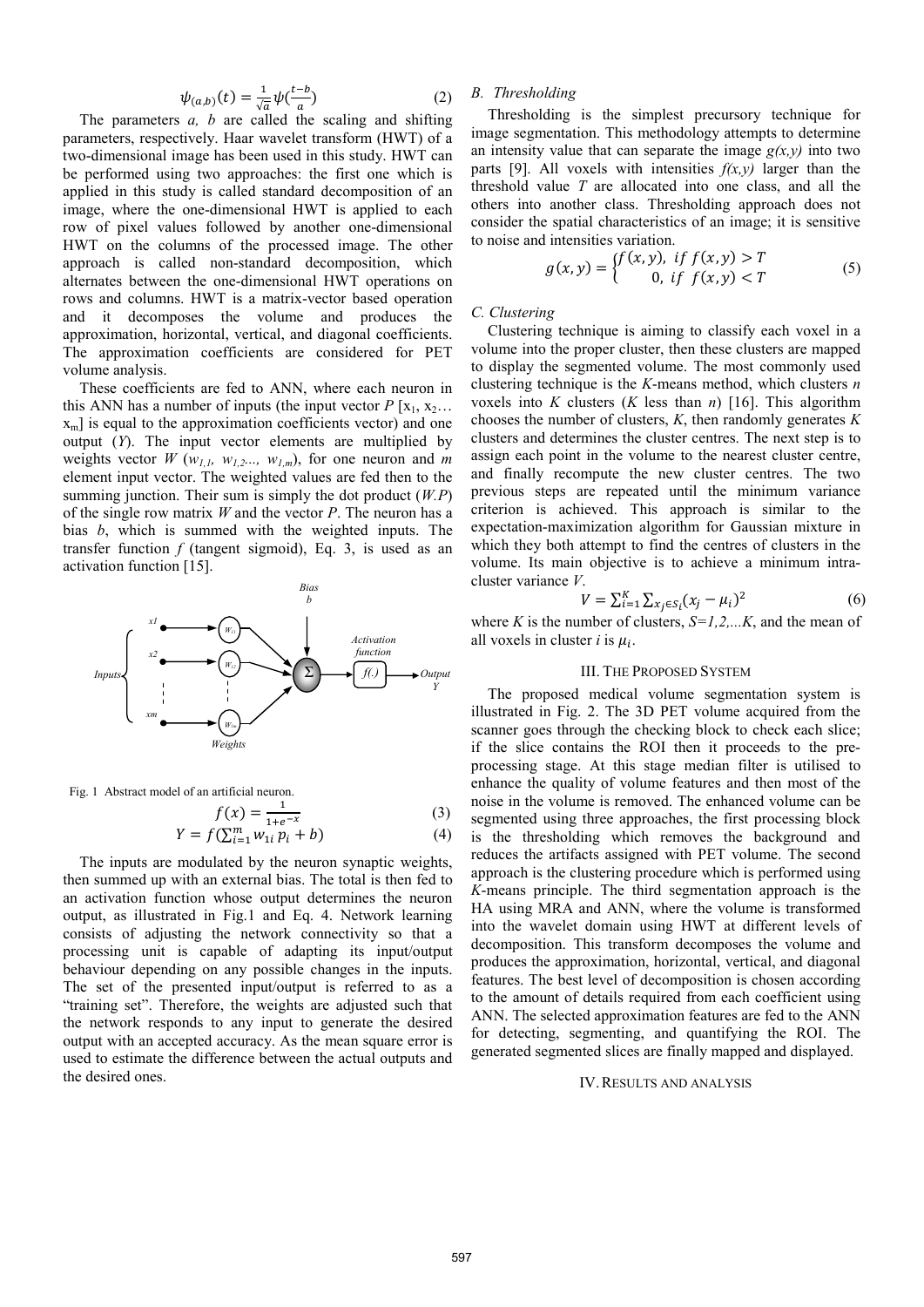The developed system has been tested using two data sets of volumes, the first one contains 66 PET slices (168 x 168) with simulated tumour in it (PET phantom data), and the second data set consists of 178 clinical PET slices (128 x 128) for non-small cell lung tumour patient.

## *A. PET Phantom Data*

The phantom slices are obtained from NEMA IEC image quality body phantom which consists of elliptical water filled



Fig. 2 Proposed system for PET volumes segmentation.

cavity with six spherical inserts suspended by plastic rods of volumes 0.5, 1.2, 2.6, 5.6, 11.5, and 26.5 ml. The inner diameters of these spheres are: 10, 13, 17, 22, 28 and 37 mm [17]. The proposed approaches have been used to segment each slice in the phantom data.

Different threshold values have been used for segmentation. The best threshold value was 6500 and the segmented slices from the thresholding technique are illustrated in Fig. 3.b. Thresholding approach has overestimated all spheres. Table I presents the original diameter (OD), the measured diameter (MD), and the percentage of absolute relative error (ARE%) for thresholded spheres. The utilisation of *K*-means clustering approach underestimates the diameter of all spheres, particularly the small ones. The result of using this technique is illustrated in Fig. 3.c, and Table II shows the MD of all spheres with ARE%.

The designed ANN consists of input layer, one hidden layer, and output layer. The experimental study done for the HA has revealed that the best number of neurons in the hidden layer is 70, and 1000 iterations have been done with backpropagation training algorithm. ANN had a good performance in selecting the best features from the wavelet domain, with a very small mean squared error (MSE),  $2.39x10^{-6}$ . The most suitable features for ANN inputs were the approximation coefficients extracted from the wavelet domain. The features vector represents the detailed information about the slice, and its size is half of the original slice size. The HA has clearly detected all spheres in the slices, and outperformed the other

approaches in term of the accuracy of measuring spheres diameters. Table III presents the results obtained for MD, and ARE%, while Fig. 3.d illustrates the outputs of HA. In addition to the objective evaluation for the results obtained through the proposed HA, a comparison with the existing approaches in the literature has been also carried out to evaluate the robustness of the developed approach. In [18] a multiscale Markov random field (MMRF) model has been utilised to segment the ROI in phantom data. The accuracy achieved through the proposed approach is better than the one obtained in [18] particularly for sphere 1 and 2. A comparison between the proposed approaches in term of the measured volume is illustrated in Fig. 4.



Fig. 3 Phantom data: (a) Original PET volume (168x168x66), (b) thresholded volume (168x168x66), (c) clustered volume (168x168x66), (d) segmented volume (84x84x66) from the HA.

TABLE I MEASURED SPHERES DIAMETERS USING THRESHOLDING APPROACH

| <b>Spheres</b> |       |       |           |       |       |       |
|----------------|-------|-------|-----------|-------|-------|-------|
| OD/mm          | 27    | 28    | າາ<br>-44 |       |       |       |
| MD(mm)         | 37.1  | 28.1  | 22.5      | 17.5  | 13.5  | 10.5  |
| $ARE(\%)$      | 0.270 | 0.357 | 2.272     | 2.941 | 3.846 | 5.000 |

TABLE II

MEASURED SPHERES DIAMETERS USING CLUSTERING APPROACH

| <b>Spheres</b> |       | r    |          | $\overline{\phantom{a}}$ |       |       |
|----------------|-------|------|----------|--------------------------|-------|-------|
| OD/mm          |       | 28   | ົາ<br>-- |                          |       | ΙU    |
| MD(mm)         | 36.63 | 27.6 | 21.6     | 16.6                     | 2.55  | 9.6   |
| ARE(%)         | 000.  | .428 | .818     | 2.352                    | 3.461 | 4.000 |

TABLE III MEASURED SPHERES DIAMETERS USING NOVEL HA

| <b>Spheres</b>    |       |       |       | 4     |       | 6     |
|-------------------|-------|-------|-------|-------|-------|-------|
| OD (mm)           | 37    | 28    | 22    | 17    | 13    | 10    |
| $MD$ (mm)         | 37.01 | 28.01 | 22.07 | 17.12 | 12.8  | 9.8   |
| ARE $(\% )$ in HA | 0.027 | 0.035 | 0.318 | 0.705 | 1.538 | 2.000 |
| $ARE(\%)$ in MMRF | 0.560 | 0.600 | 0.670 | 0.790 | 1.034 | 1.400 |

### *B. Performance Evaluation*

In the field of artificial intelligence a number of performance metrics can be employed to evaluate the performance of ANN. The confusion matrix for the phantom